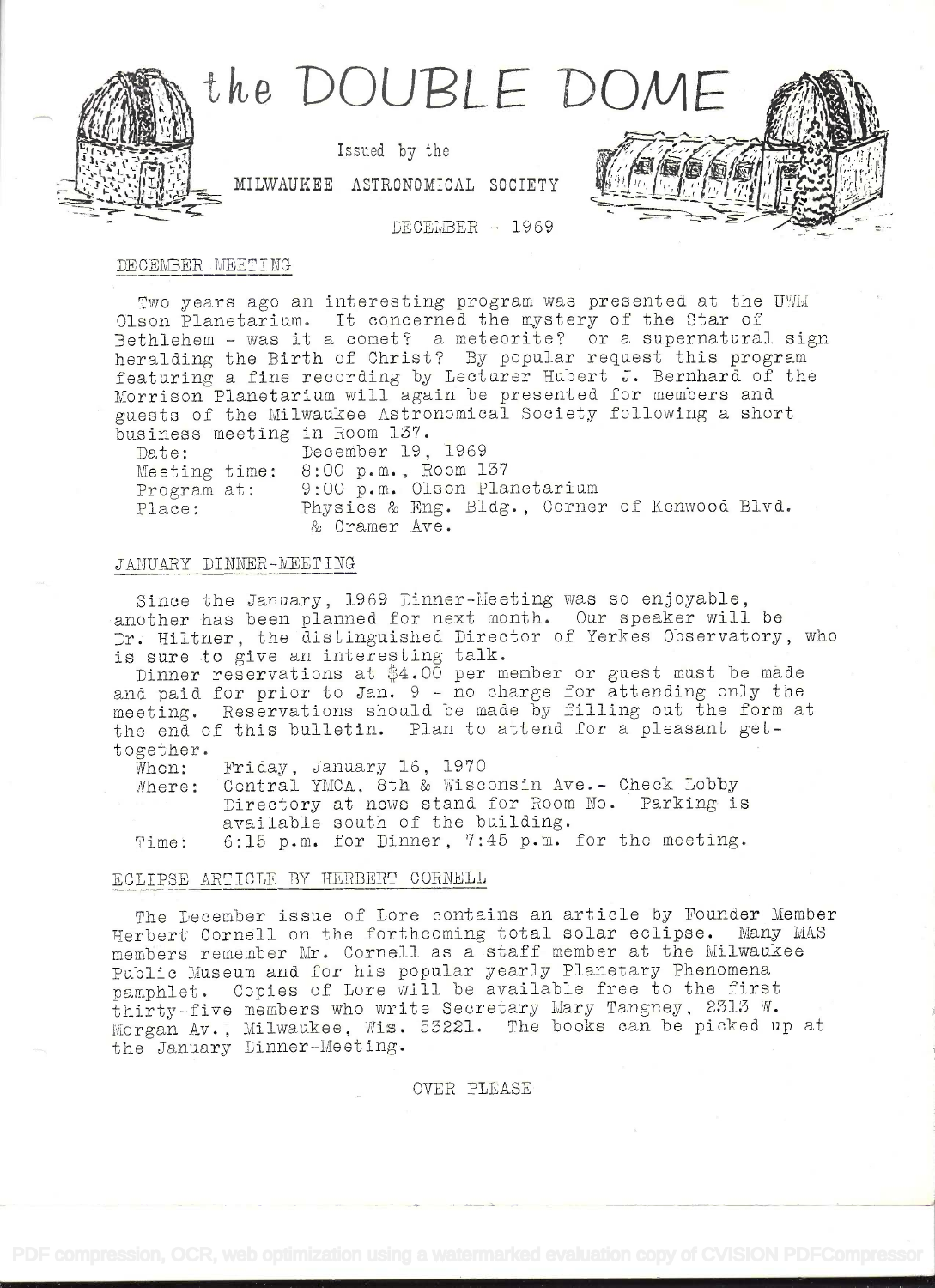#### DUES REMINDER!

Treasurer Ray Ball notes that a procedure adopted by the Board in December, 196? states that "Those whose dues are not paid before Jan. 1 (1970) will be dropped from the membership list." Please send your remittance to Mr. Ray Ball, 3749 W. Sarnow St., Milwaukee, Wis. 53208.

### LAPEL NAME TAGS

A close examination of the filing boxes shows that many lapel labels are missing, probably because they were worn home instead of being turned in at the end of the meeting. There will be no replacements except by request. In the future lapel labels will be made only for new members and those who ask for replacement.

Ray Ball

### MEET OUR NEW MEMBERS -

Our Society welcomes Mr. Richard Daley, 3723 E. Squire, Cudahy, 53110 Mr. Scott Dicke, 12200 W. Chapman Ave., Greenfield 63228 Mr. Thomas G. Peidmama, 331? S. 57th St. 53219 Mr. Paul Roys, 1191 Irving Place, Waukesha 53186 Mr. Robert Pfleegor Jr. , 820 Lincoln Av. , Waukesha 53186 Mr. Paul Liarn, 10949 W. Stark St. 53225

### HELP WANTED

Mr. Al Brouillette would like assistance with the Corona Borealis Junior Girls program the first two Fridays of each month. Please call  $332-6623$  before  $6:00$  p.m. on these nights. Girls 18 and under are welcome to join this group and their parents are welcome to attend the meetings.

# CANADIAN HANDBOOKS ARE HERE

Members who have reserved the 1970 Observer's Handbooks can pick them up from Treasurer Ray Ball at the December meeting. The price is \$1.50 each. There will also be a number of unreserved copies available. These books are especially valuable to the amateur astronomer.

#### FOR SALE

6" Starliner Reflector with 1/8 wave Pyrex mirror, equatorial mounting, clock drive, bakelite tube, 6mm & 28mm Kelner eyepieces,  $\frac{25x}{25x}$  finder,  $45x-500x$  with barlow lens. \$150.00 complete. Please call Mr. Ossie Rahn, 3054 S. 96th St. , Milwaukee, 53227. Phone 541-2904.

### THANKS

The Wisconsin Industrial Photographers Ass'n. has given <sup>a</sup> generous donation to our society in appreciation of a well conducted Observatory tour.